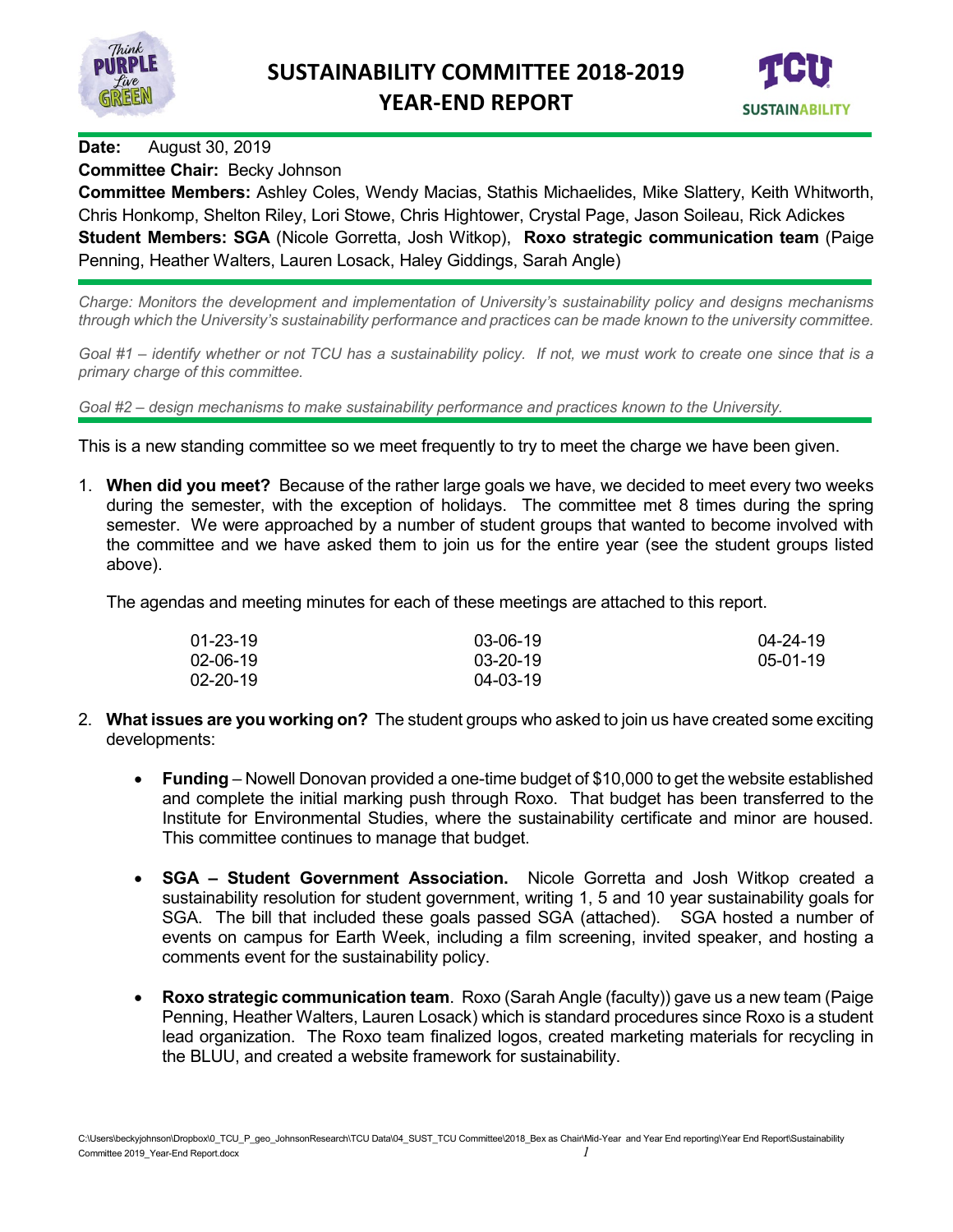• **Sustainability Policy**. The committee reached consensus for a sustainability policy, sought input from the EH&S committee and Risk Management, made it available for comment to all students and faculty during Earth Day activities on campus, and has settled on the draft below:

TCU promotes sustainability (meeting the needs of the present without compromising the future generations' ability to meet their own needs) within the areas of:

- 1. Academics
- 2. Environmental Stewardship
- 3. Health and Well-being
- 4. Campus Operations

TCU is committed to social equity, economic security, and environmental protection. Sustainability strengthens the mission of educating individuals to think and act as ethical leaders and responsible citizens in the global community.

**Next steps: this policy must be reviewed by the provost, then brought to the faculty senate for approval in either September 2019. Once finalized, it must go to the fall Board of Trustees meeting for approval (November 6-8, 2019).**

**For the website:** We intend to use this "short version" on the website, with hyperlinked text that expands each concept with implementation principles as shown below:

> TCU promotes sustainability (meeting the needs of the present without compromising future generations' ability to meet their own needs) within the areas of:

- 1. Academics
- 2. Environmental Stewardship
- 3. Health and Well-being
- 4. Campus Operations

TCU is committed to social equity, economic security, and environmental protection. Sustainability strengthens the mission of educating individuals to think and act as ethical leaders and responsible citizens in the global community.

### **Implementation principles**

- 1. Academics:
	- a. Increase campus-wide awareness of sustainability issues
		- i. Course curricula and events on and off campus
		- **Faculty hires**
		- iii. Research
- 2. Environmental stewardship:
	- a. Promote a culture of environmental stewardship
		- i. Make it the easy choice to participate in sustainable activities, such as reducing waste, recycling, conserving resources
		- ii. Support efforts to reduce negative impacts
		- iii. Recognize the accomplishments of the TCU community, Fort Worth, and beyond who are achieving successes in sustainable activities

C:\Users\beckyjohnson\Dropbox\0\_TCU\_P\_geo\_JohnsonResearch\TCU Data\04\_SUST\_TCU Committee\2018\_Bex as Chair\Mid-Year and Year End reporting\Year End Report\Sustainability Committee 2019\_Year-End Report.docx *2*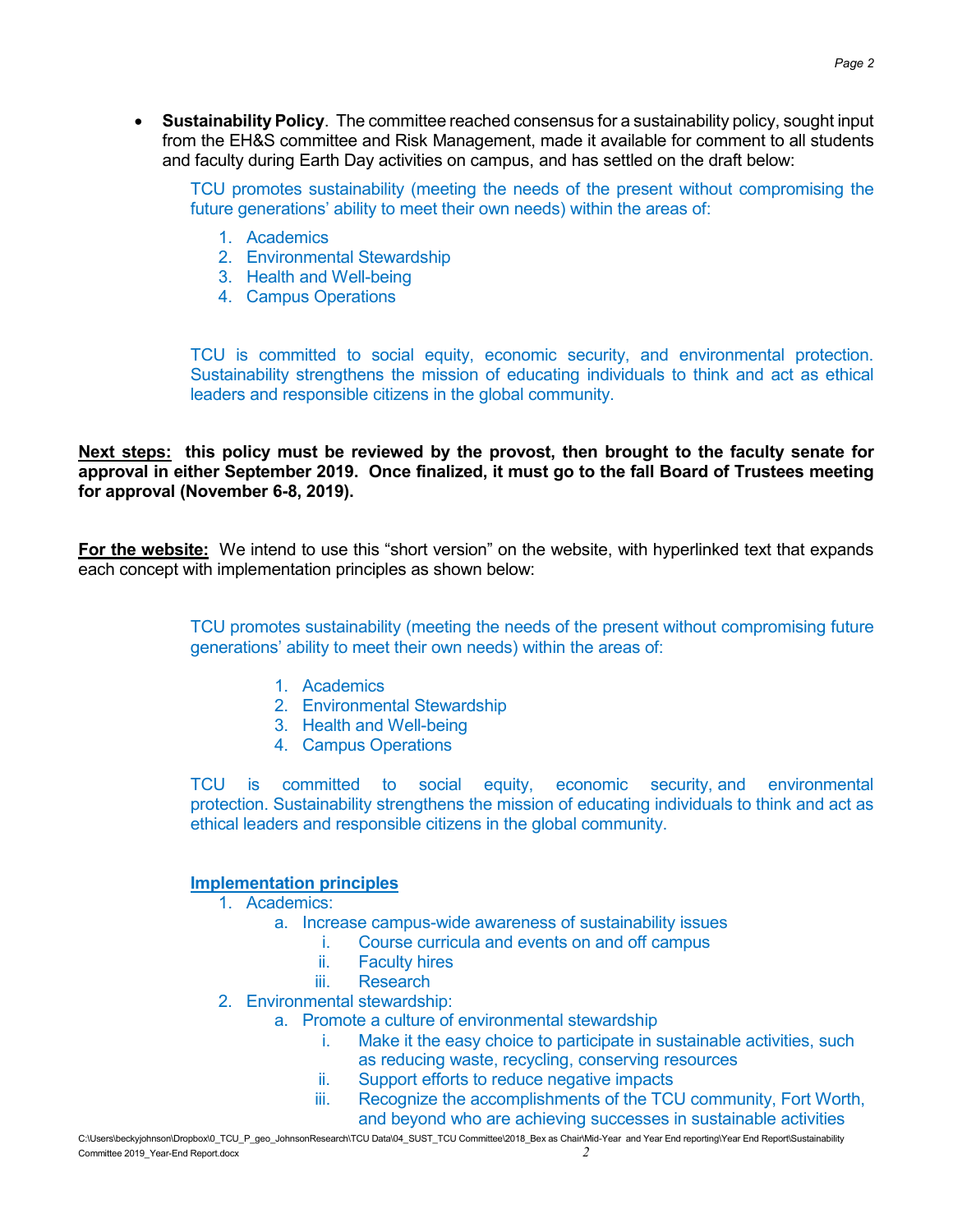- 3. Health and well-being:
	- a. Promote health and well-being on and off campus
		- i. Monitoring and reduction of pollution, toxins, etc.
		- ii. Support and promote positive interactions with the environment
- 4. Campus operations (and planning?):
	- a. Incorporate sustainability principles into campus decision making beyond compliance with existing environmental laws and regulations, considering the needs of future University communities.
		- i. Staff hires
		- ii. Research on environmental, social, and economic impacts of operations to develop and track progress toward maximizing efficiency and minimizing negative impacts.
		- iii. Construction projects incorporate green building and design methods
- 5. Implementation strategy
	- a. Long- and short-term goals with periodic review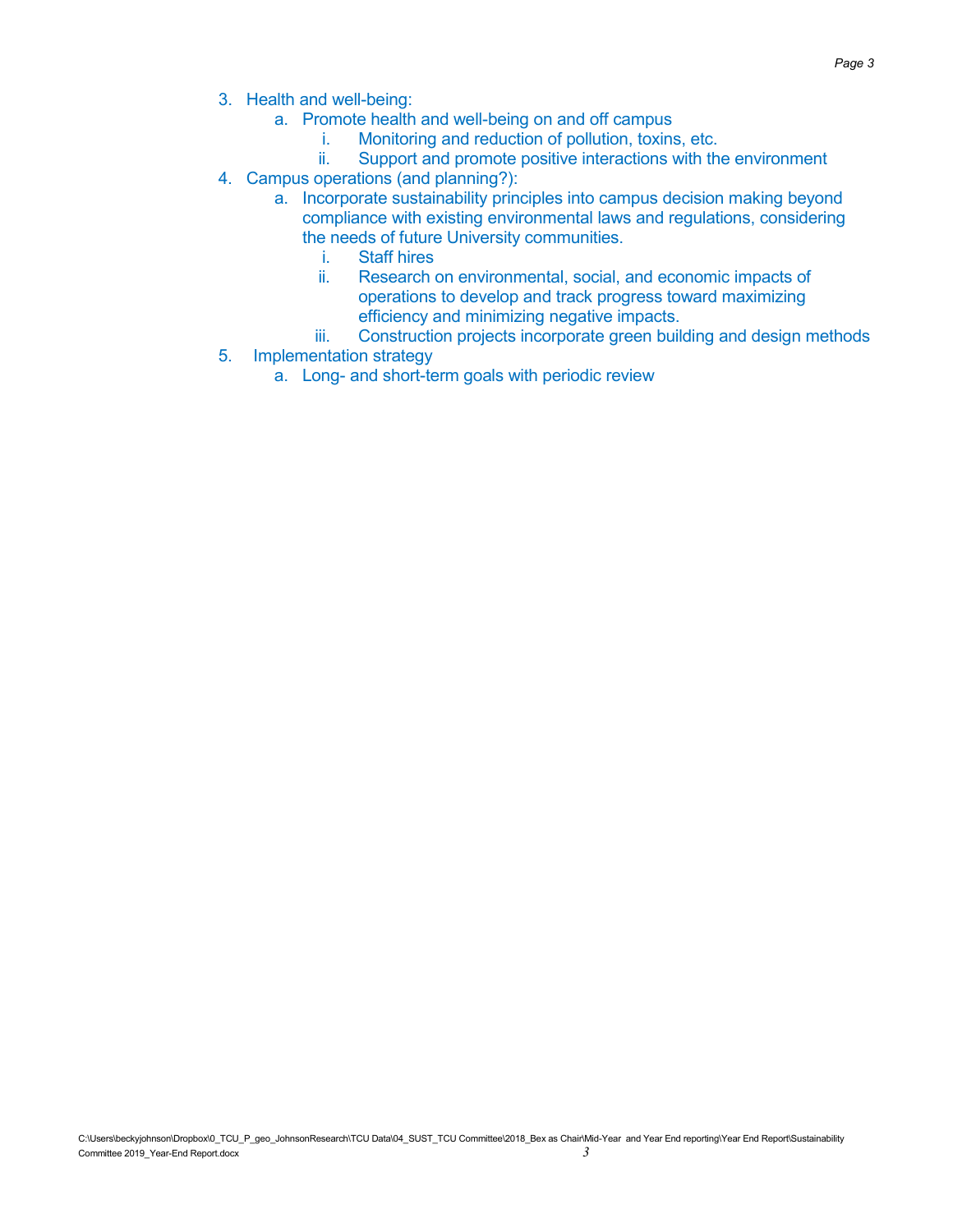

### TCU SUSTAINABILITY COMMITTEE · 2018-2019 Nowell Donovan, Provost/Vice Chancellor for Academic Affairs, Administrative Oversight (2 & 3-year terms Faculty/Staff)

**Faculty** (6 members)

**Becky Johnson, Chair** Department of Environmental Science becky.johnson@tcu.edu 2020

**Ashley Coles** Department of Geography a.coles@tcu.edu 2020

**Wendy Macias** School of Strategic Communication w.macias@tcu.edu 2019

**Stathis Michaelides** Department of Engineering e.michaelides@tcu.edu 2020

Mike Slattery Department of Environmental Science m.slattery@tcu.edu 2020

Keith Whitworth Dept. of Sociology & Anthropology k.whitworth@tcu.edu 2020

**Staff** (4 members)

Chris Honkomp **Physical Plant** c.j.honkomp@tcu.edu 2019

Crystal Page **Residential Life**  $c.l. page@tcu.edu$ 2020

**Shelton Riley Facility Services**  $s$ .riley@tcu.edu 2019

Lori Stowe **Instructional Services** l.stowe@tcu.edu 2019

### **Students (3 members)**

Nicole Gorretta n.gorretta@tcu.edu

Madeline McBride m.mcbride723@tcu.edu

Laine Zizka l.c.zizka@tcu.edu

### Committee on Committee Liaisons:

Jason Helms, Associate Professor of English and Director, Center for Digital Expression Michele Meitl, Assistant Professor, Criminal Justice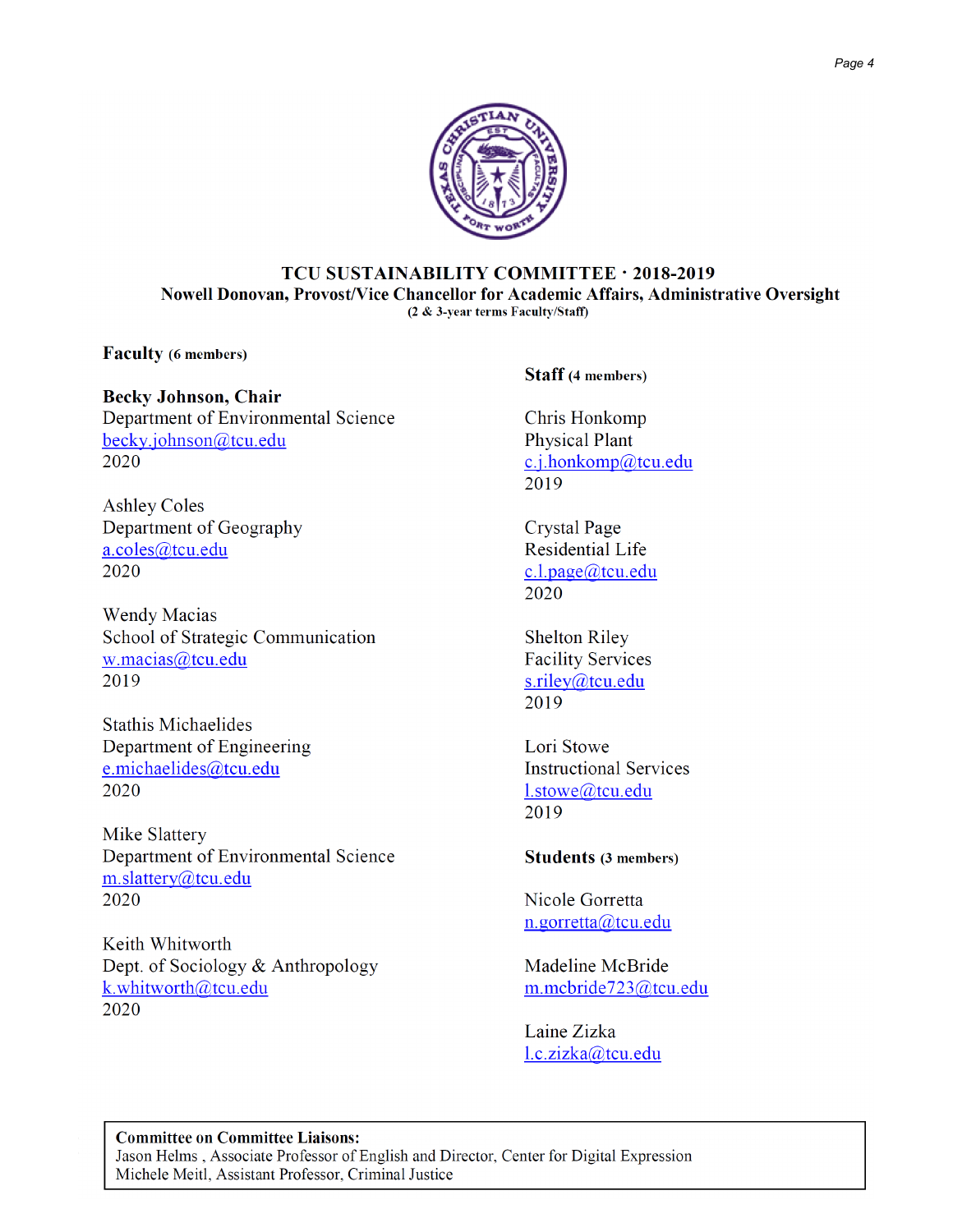

### **Date:** August 30, 2019

**Committee Members:** Ashley Coles, Wendy Macias, Stathis Michaelides, Mike Slattery, Keith Whitworth, Chris Honkomp, Shelton Riley, Lori Stowe, Chris Hightower, Crystal Page

**Student Members: SGA** (Nicole Gorretta, Josh Witkop), **Roxo strategic communication team** (Violet Herzfeld, Hannah Kintzinger, Sarah Angle) and **BNSF Neeley Leadership Program** (Kellie Hogue, Dylan Brenk)

*Charge: Monitors the development and implementation of University's sustainability policy and designs mechanisms through which the University's sustainability performance and practices can be made known to the university committee.*

*Goal #1 – identify whether or not TCU has a sustainability policy. If not, we must work to create one since that is a primary charge of this committee.*

- 1. Update Mid-year report submitted.
- 2. Update from SGA
- 3. Update from ROXO
- 4. Update from BNSF Neeley Leadership Program
- 5. Sustainability policy research
- 6. Days/times for regular meetings

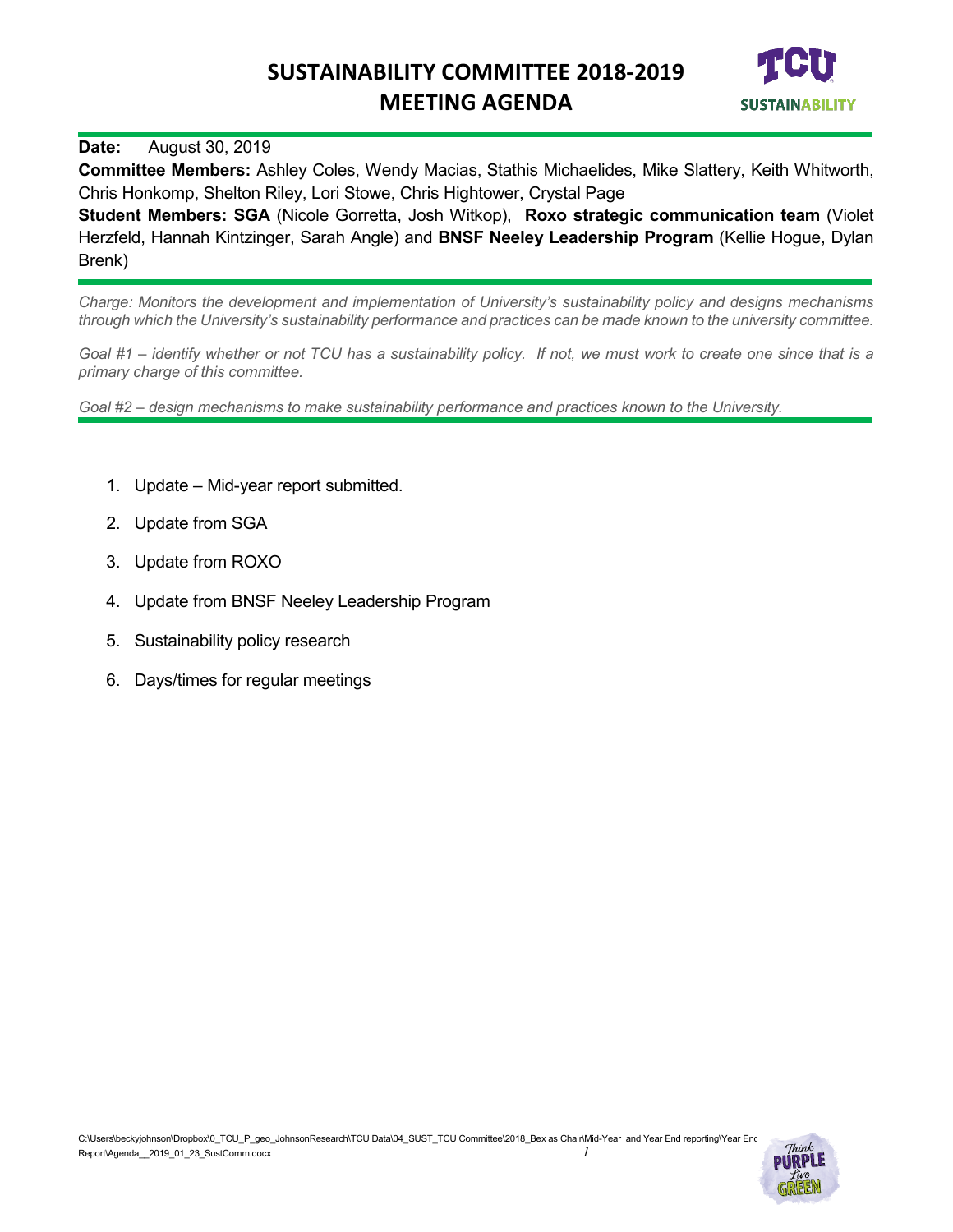

### **Date:** August 30, 2019

**Committee Members:** Ashley Coles, Wendy Macias, Stathis Michaelides, Mike Slattery, Keith Whitworth, Chris Honkomp, Shelton Riley, Lori Stowe, Chris Hightower, Crystal Page

**Student Members: SGA** (Nicole Gorretta, Josh Witkop), **Roxo strategic communication team** (Violet Herzfeld, Hannah Kintzinger, Sarah Angle) and **BNSF Neeley Leadership Program** (Kellie Hogue, Dylan Brenk)

*Charge: Monitors the development and implementation of University's sustainability policy and designs mechanisms through which the University's sustainability performance and practices can be made known to the university committee.*

*Goal #1 – identify whether or not TCU has a sustainability policy. If not, we must work to create one since that is a primary charge of this committee.*

- 1. Update Mid-year report submitted.
- 2. Update from SGA
- 3. Update from ROXO
- 4. Update from BNSF Neeley Leadership Program
- 5. Sustainability policy research

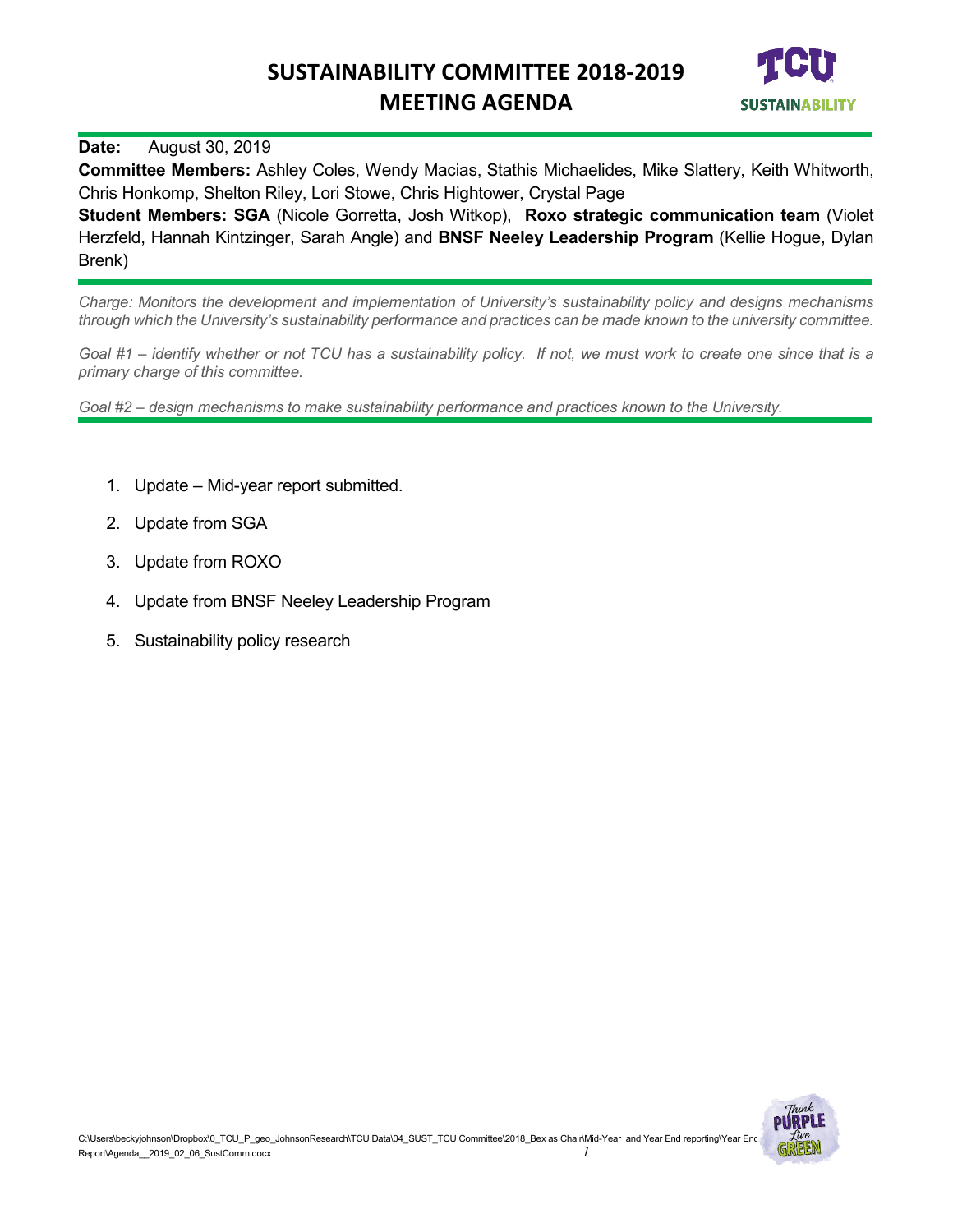

### **Date:** August 30, 2019

**Committee Members:** Ashley Coles, Wendy Macias, Stathis Michaelides, Mike Slattery, Keith Whitworth, Chris Honkomp, Shelton Riley, Lori Stowe, Chris Hightower, Crystal Page

**Student Members: SGA** (Nicole Gorretta, Josh Witkop), **Roxo strategic communication team** (Paige Penning, Heather Walters, Lauren Losack, Sarah Angle) and **BNSF Neeley Leadership Program** (Kellie Hogue, Dylan Brenk)

*Charge: Monitors the development and implementation of University's sustainability policy and designs mechanisms through which the University's sustainability performance and practices can be made known to the university committee.*

*Goal #1 – identify whether or not TCU has a sustainability policy. If not, we must work to create one since that is a primary charge of this committee.*

- 1. Update on meeting with Nowell
- 2. Ashley Coles World Regional Geography students
- 3. Update from SGA
- 4. Update from ROXO
- 5. Update from BNSF Neeley Leadership Program
- 6. Sustainability policy research

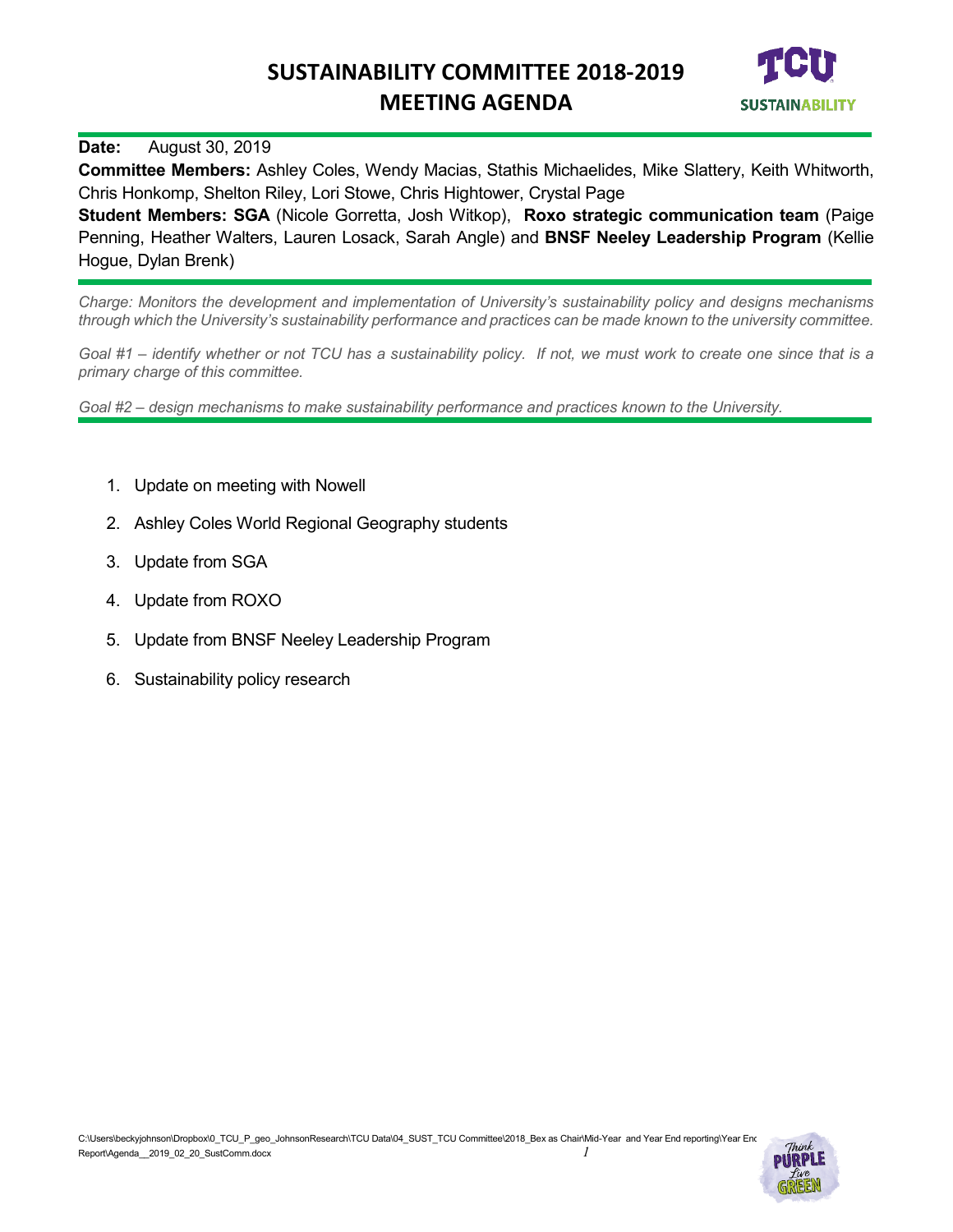

### **Date:** August 30, 2019

**Committee Members:** Ashley Coles, Wendy Macias, Stathis Michaelides, Mike Slattery, Keith Whitworth, Chris Honkomp, Shelton Riley, Lori Stowe, Chris Hightower, Crystal Page

**Student Members: SGA** (Nicole Gorretta, Josh Witkop), Rachel Hermann, **Roxo strategic communication team** (Paige Penning, Heather Walters, Lauren Losack, Sarah Angle) and **BNSF Neeley Leadership Program** (Kellie Hogue, Dylan Brenk)

*Charge: Monitors the development and implementation of University's sustainability policy and designs mechanisms through which the University's sustainability performance and practices can be made known to the university committee.*

*Goal #1 – identify whether or not TCU has a sustainability policy. If not, we must work to create one since that is a primary charge of this committee.*

*Goal #2 – design mechanisms to make sustainability performance and practices known to the University.*

Adding another student member – Rachel Hermann - welcome

- 1. Update on funding for website (\$5800 authorized), funding for MEM requested no updates yet.
- 2. Denim recycling event link to sign up to host Earth Week events. Forwarded to all ENSC and GEOL students.

[https://bluejeansgogreen.org/Recycle-](https://bluejeansgogreen.org/Recycle-Denim/?gclid=Cj0KCQiAtvPjBRDPARIsAJfZz0rWifxWPAAU5pQnZzS8vwzvZLhrxGoDexzgc7y3hIKoCcEj4tfMu30aAqpcEALw_wcB)[Denim/?gclid=Cj0KCQiAtvPjBRDPARIsAJfZz0rWifxWPAAU5pQnZzS8vwzvZLhrxGoDexzgc7y3hIKoCcEj4tfMu30aAqpcEALw\\_wcB](https://bluejeansgogreen.org/Recycle-Denim/?gclid=Cj0KCQiAtvPjBRDPARIsAJfZz0rWifxWPAAU5pQnZzS8vwzvZLhrxGoDexzgc7y3hIKoCcEj4tfMu30aAqpcEALw_wcB)

- 3. Update from SGA <https://s.surveyplanet.com/iitnosExY>
- 4. Update from ROXO
- 5. Update from BNSF Neeley Leadership Program
- 6. Sustainability policy research

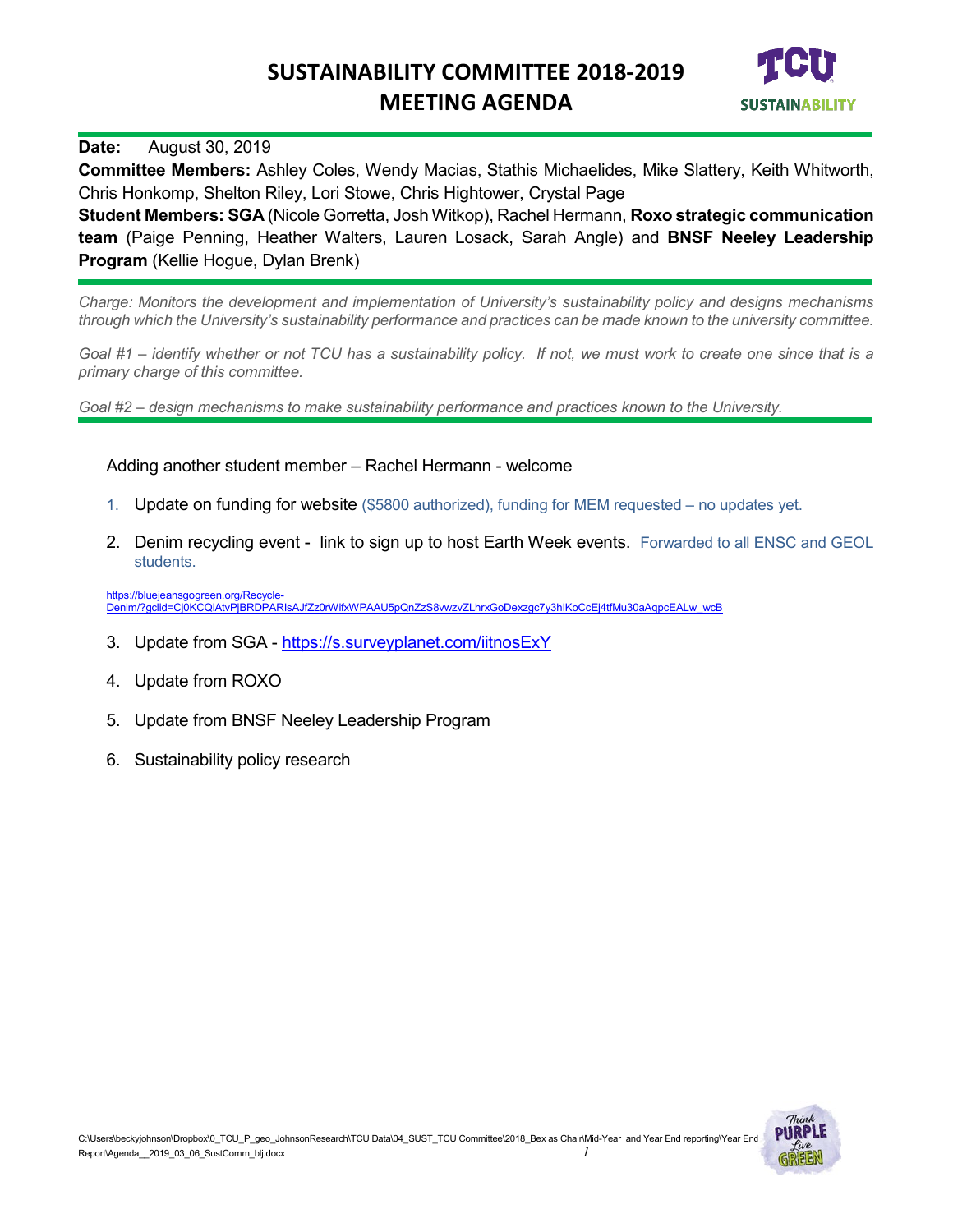### **Final Draft…..?**

TCU promotes sustainability (meeting the needs of the present without compromising the ability of future generations to meet their own needs) within the core areas of:

- 1. Academics
- 2. Environmental Stewardship
- 3. Health and Wellbeing
- 4. Campus Operations

TCU is committed to the values of sustainability: social equality/responsibility, economic growth, and environmental protection, sometimes called People-Profit-Planet. Sustainability strengthens the mission of educating individuals to think and act as ethical leaders and responsible citizens in the global community.

### **From Keith**

TCU is committed to the promotion of sustainable development (meeting the needs of the present without compromising the ability of future generations to meet their own needs) within the core areas of:

- 1. Education and Empowerment
- 2. Environmental Stewardship
- 3. Health and Wellbeing
- 4. Sustainable Campus Operations

TCU is committed to the values of sustainable development to strengthen the mission of educating individuals to think and act as ethical leaders and responsible citizens in the global community.

### **The sum of everyone's input…**

TCU has adopted the broad definition of sustainability from the Brundtland report (Our Common Future) of 1987: "Sustainable development is development that meets the needs of the present without compromising the ability of future generations to meet their own needs."

The three main pillars of sustainability include social equality/responsibility, economic growth, and environmental protection – sometimes referred to as People-Profit-Planet – and are often unequal in practice, favoring economics over the social and environmental aspects.

TCU's Sustainability Committee developed the following sustainability policy in 2019 to clarify and advance campus sustainability. TCU's focus includes:

- 1. Academics: Promote scholarship related to sustainability through coursework and research. Create opportunities for students, faculty and staff to find ways to make TCU even more sustainable.
- 2. Campus operations: including energy & water conservation, waste minimization (solid waste, hazardous waste and food waste), and sustainable building practices
- 3. Transportation: …….
- 4. Nature/ecosystems: ……..
- 5. Health/wellbeing: …….
- 6. Environmental stewardship:

Promote the good work faculty, staff and students are doing to make TCU and Fort Worth more sustainable

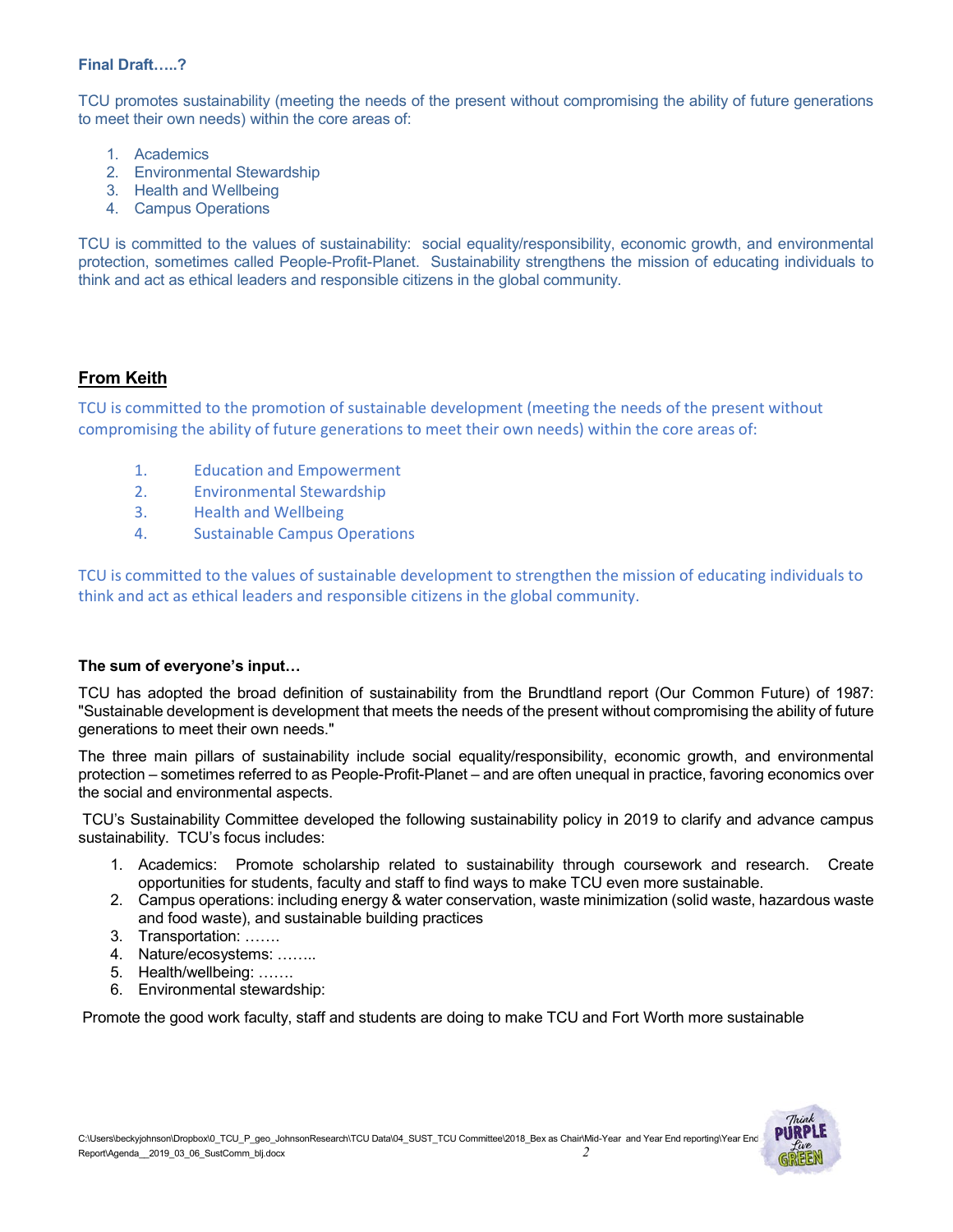#### <https://s.surveyplanet.com/iitnosExY>

Hello everyone! Here is the link to sign up to host Earth Week events. If you or a group you know is interested in hosting an event have them use this link to sign up. It asks information about what theme they want to be a part of, and general questions about what they are wanted to do. This is so I can keep track of everything going on!

If you have students in your classes or other organizations interested please encourage them to sign up through this link or email me directly if they want more information. This is open to anyone that wants to participate in this event!

Thank you again for all your support and I hope this event will be a great turnout!

Nicole Gorretta

From: Coles, Ashley

Sent: Tuesday, March 5, 2019 8:26 AM

To: Angle, Sarah; Johnson, Becky; Macias, Wendy; Brenk, Dylan; Gorretta, Nicole; Hightower, Christopher; Hogue, Kellie; Honkomp, Christopher; Losack, Lauren; Michaelides, Efstathios; Page, Crystal; Penning, Paige; Riley, Shelton; Slattery, Michael; Stowe, Lori; Walters, Heather; Whitworth, Keith; Witkop, Josh

Subject: RE: Meeting this week & denim recycling idea

This might be a good project for one of the student organizations. Let me know if I should forward it on to Charles, who spoke last time about his organization wanting to get involved in sustainability initiatives on campus.

From: Macias, Wendy [w.macias@tcu.edu](mailto:w.macias@tcu.edu)

I need to leave our Weds. meeting early this week.

Also, do you think we have capacity to incorporate this into our earth week?

[https://bluejeansgogreen.org/Recycle-](https://bluejeansgogreen.org/Recycle-Denim/?gclid=Cj0KCQiAtvPjBRDPARIsAJfZz0rWifxWPAAU5pQnZzS8vwzvZLhrxGoDexzgc7y3hIKoCcEj4tfMu30aAqpcEALw_wcB)

[Denim/?gclid=Cj0KCQiAtvPjBRDPARIsAJfZz0rWifxWPAAU5pQnZzS8vwzvZLhrxGoDexzgc7y3hIKoCcEj4tfMu30aAq](https://bluejeansgogreen.org/Recycle-Denim/?gclid=Cj0KCQiAtvPjBRDPARIsAJfZz0rWifxWPAAU5pQnZzS8vwzvZLhrxGoDexzgc7y3hIKoCcEj4tfMu30aAqpcEALw_wcB) [pcEALw\\_wcB](https://bluejeansgogreen.org/Recycle-Denim/?gclid=Cj0KCQiAtvPjBRDPARIsAJfZz0rWifxWPAAU5pQnZzS8vwzvZLhrxGoDexzgc7y3hIKoCcEj4tfMu30aAqpcEALw_wcB)

I am happy to coordinate the logistics if y'all can help promote.

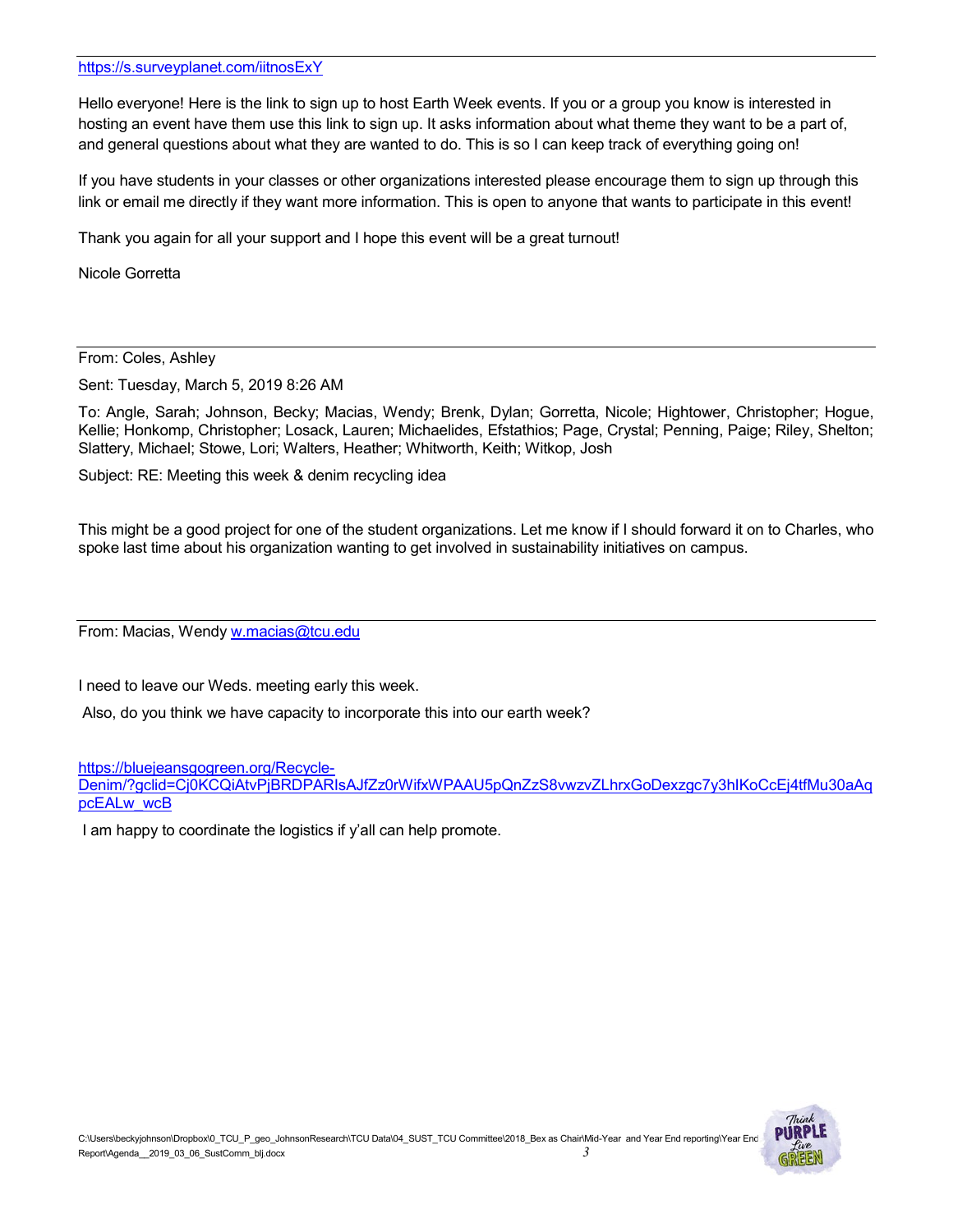# Website Yay Funding!!

### **Need**

- Any notes from the web design presented at the last meeting? (attached also below)
- Getting login info from TCU web dept.
- Let us know specific sections you'd like to see
- Goals of the website?

# 1 week Social Calendar (3/25-3/29)

### **Present**

- Look at the facts: What are you REALLY wanting TCU students to know about plastic usage
- We want to add your ideas

### **Thinking ahead: Earth Week**

What do you want to promote during earth week on social?

# Push Week

### **Last Semester**

- Airdrop: around campus from "Earth" with images reading "there's no planet B"
	- We want to do this again
- Giveaway: we gave away 2 apple watches for plastic bag contest and social giveaway
	- We want to do a giveaway again but tie it to our "plastic bottle free initiative" (that's in the works) and give a couple hydroflasks filled with sustainability swag

### **This Semester**

- We want to do this separate from earth week
- Any ideas you'd like to add?

## Earth Week

- EarthX: Slattery mentioned being involved with this
	- This is something that we still need to work on but doing something as simple as giving away our new initiative stickers or "think purple, live green stuff"
- What did y'all want student to be aware of in terms of TCU campus?
- We want to partner with SGA on this and tailor posts to their themes.
	- Nicole, can you tell us some more info on this? We want to have that planned on our end before the next committee meeting to get approved

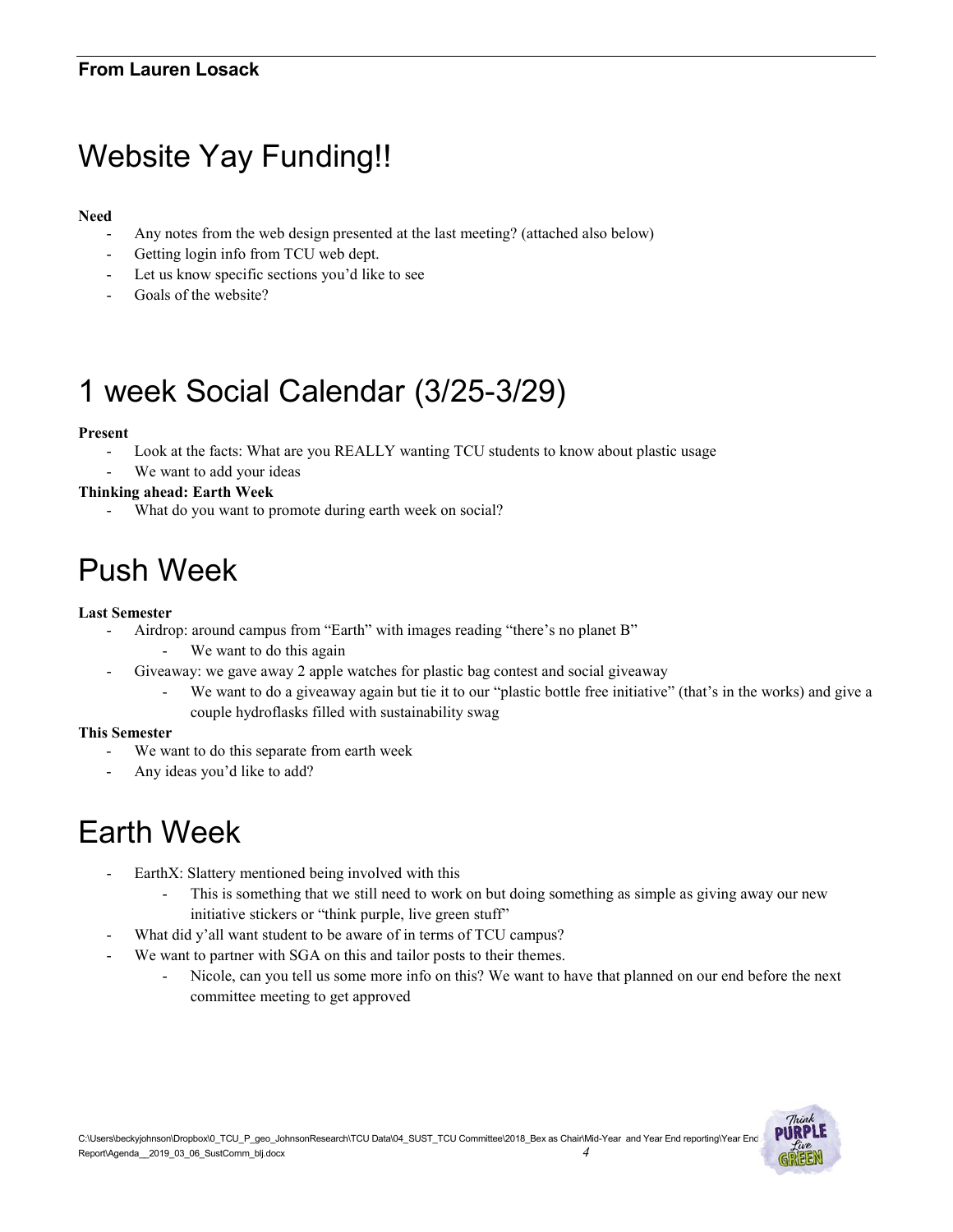

### **Date:** August 30, 2019

**Committee Members:** Ashley Coles, Wendy Macias, Stathis Michaelides, Mike Slattery, Keith Whitworth, Chris Honkomp, Shelton Riley, Lori Stowe, Chris Hightower, Crystal Page, Jason Soileau

**Student Members: SGA** (Nicole Gorretta, Josh Witkop), Rachel Hermann, **Roxo strategic communication team** (Paige Penning, Heather Walters, Lauren Losack, Sarah Angle) and **BNSF Neeley Leadership Program** (Kellie Hogue, Dylan Brenk)

*Charge: Monitors the development and implementation of University's sustainability policy and designs mechanisms through which the University's sustainability performance and practices can be made known to the university committee.*

*Goal #1 – identify whether or not TCU has a sustainability policy. If not, we must work to create one since that is a primary charge of this committee.*

*Goal #2 – design mechanisms to make sustainability performance and practices known to the University.*

Adding another member – Jason Soileau – welcome!

- 1. Update from ROXO on website (yay).
	- login info for old site?
	- Drought monitor, waste & recycling, LEED buildings, monthly water and electricity consumption, endof-year committee reports, Ranch Management info?, link to Sustainability Minor & Sustainability in Costa Rica program
	- Possibly a section for how each department can improve….no single-use plastics, eliminate plastic water bottles (certification like Strat Comm), recycle bin for paper in each office. Request the dual trash/recycle bins from PhysPlant – maybe even get tips from our waste hauler?
	- Potential events with baseball or tennis?
- 2. Update on funding for funding for MEM requested no updates yet, have reached out again.
- 3. Update from SGA [earth](https://s.surveyplanet.com/iitnosExY) week activities
- 4. Update from BNSF Neeley Leadership Program
- 5. Sustainability policy: ready for presentation to EH&S, Risk Management & Provost?
	- Timeline: Get input from EH&S, Risk Mgmt, Jason & Nowell.
	- Have policy available for student/faculty comment at SGA earth day events.
	- Bring it to faculty senate for approval in either August or September 2019
	- Finalize and get it on the fall Board of Trustees meeting for approval (November 6-8)

TCU promotes sustainability (meeting the needs of the present without compromising the ability of future generations to meet their own needs) within the areas of:

- 1. Academics
- 2. Environmental Stewardship
- 3. Health and Well-being
- 4. Campus Operations

TCU is committed to social equity, economic security, and environmental protection. Sustainability strengthens the mission of educating individuals to think and act as ethical leaders and responsible citizens in the global community.

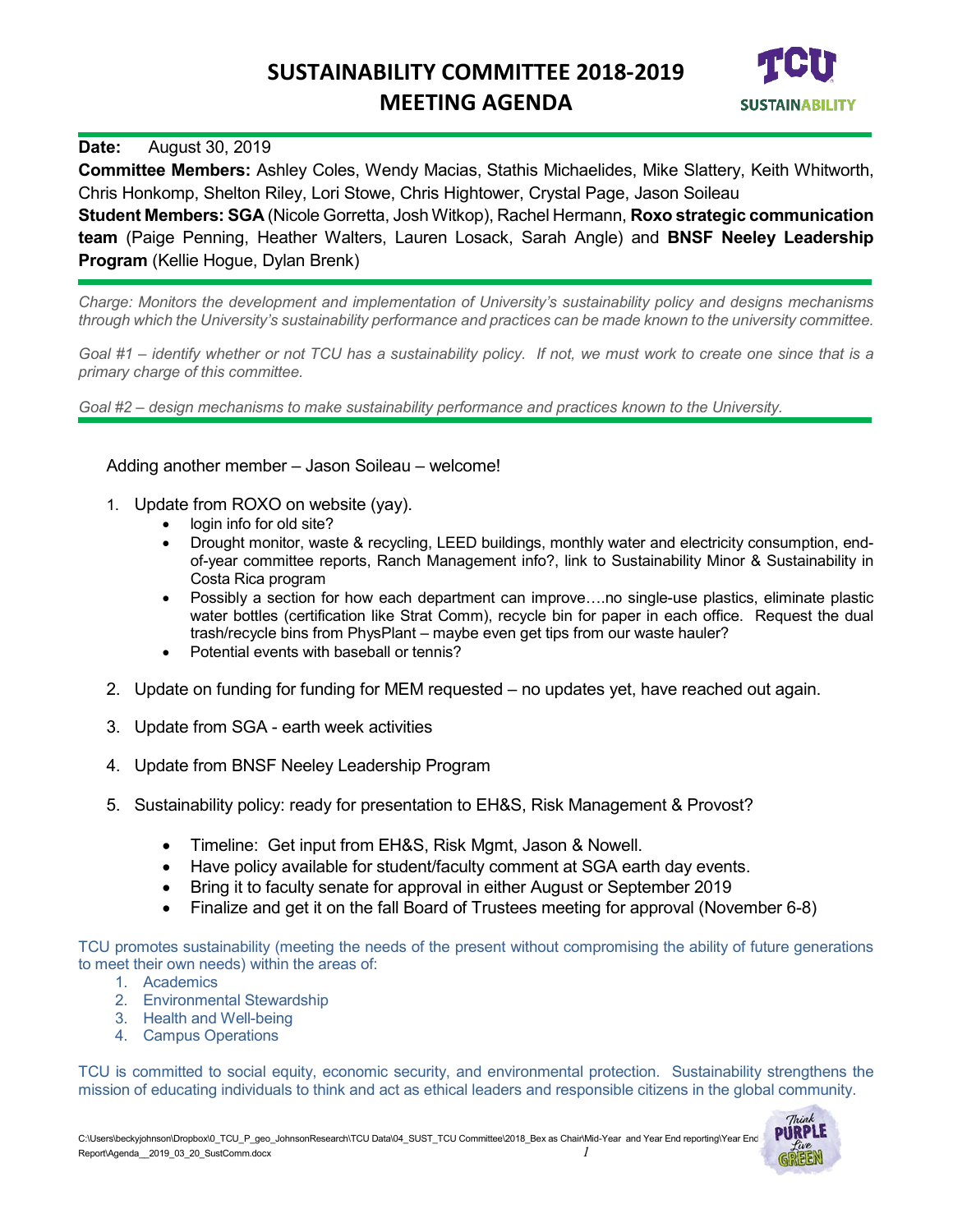

### **Date:** August 30, 2019

**Committee Members:** Ashley Coles, Wendy Macias, Stathis Michaelides, Mike Slattery, Keith Whitworth, Chris Honkomp, Shelton Riley, Lori Stowe, Chris Hightower, Crystal Page, Jason Soileau, Rich Adickes **Student Members: SGA** (Nicole Gorretta, Josh Witkop), Rachel Hermann, **Roxo strategic communication team** (Paige Penning, Heather Walters, Lauren Losack, Sarah Angle) and **BNSF Neeley Leadership Program** (Kellie Hogue, Dylan Brenk)

*Charge: Monitors the development and implementation of University's sustainability policy and designs mechanisms through which the University's sustainability performance and practices can be made known to the university committee.*

*Goal #1 – identify whether or not TCU has a sustainability policy. If not, we must work to create one since that is a primary charge of this committee.*

*Goal #2 – design mechanisms to make sustainability performance and practices known to the University.*

Losing a member – Lori Stowe will not be able to join us for the remainder of the year.

- 1. Sustainability policy: ready for presentation to EH&S, Risk Management & Provost?
	- Received only 1 comment from Rick Adickes no changes
	- Lisa VanderLinden will put it on the EH&S Committee meeting agenda and get back to us
	- No response from Paul Fox yet.
	- Have policy available for student/faculty comment at SGA earth day events.
	- Bring it to faculty senate for approval in either August or September 2019
	- Finalize and get it on the fall Board of Trustees meeting for approval (November 6-8)
- 2. Need to email Megan Soyer about student worker I have been remiss on this.
- 3. Update on funding for funding for MEM requested no updates yet, have reached out again.
- 4. Update from SGA [earth](https://s.surveyplanet.com/iitnosExY) week activities
- 5. Update from ROXO on website.
	- Topics layout from us
	- Their presentation

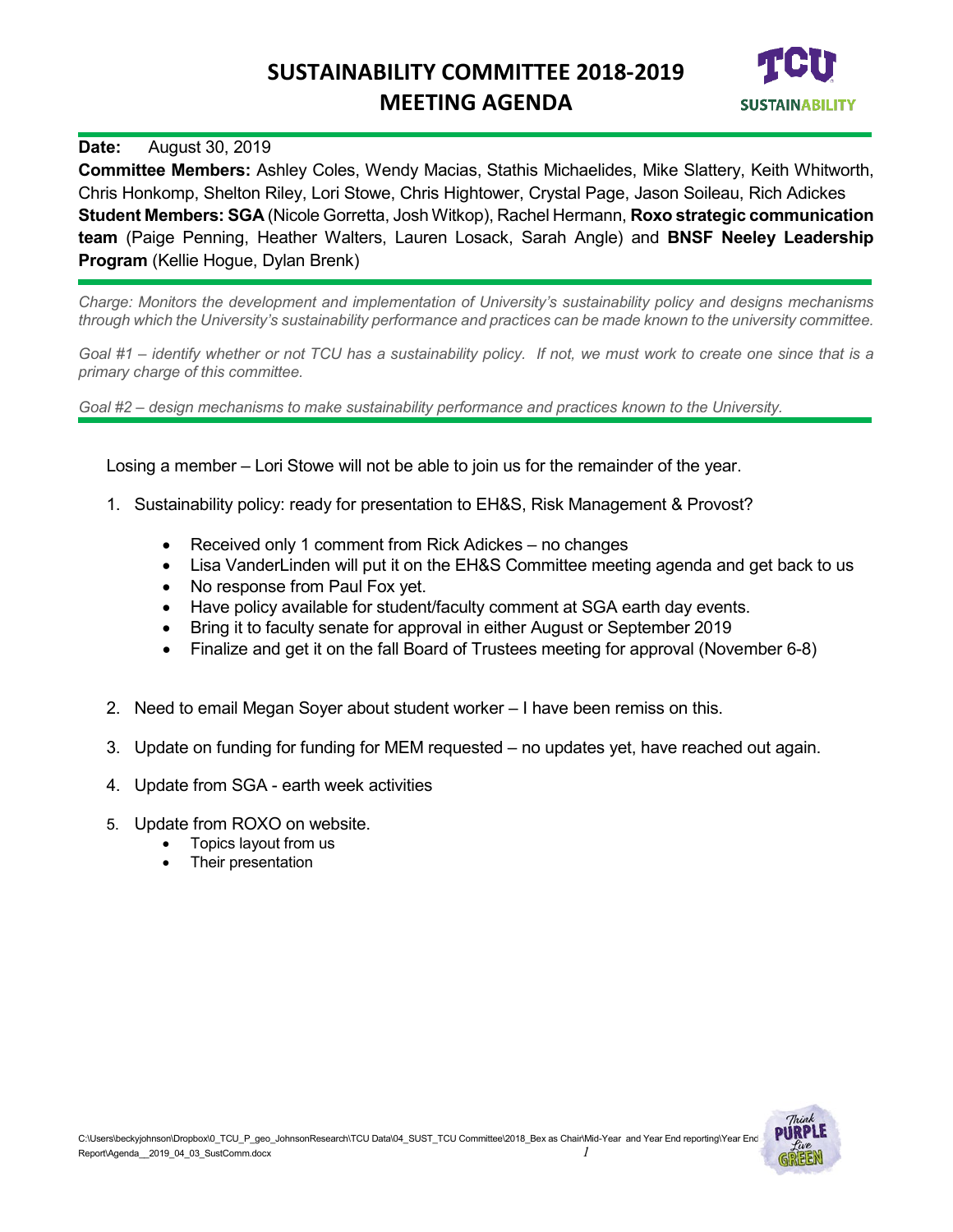

### **Date:** August 30, 2019

**Committee Members:** Ashley Coles, Wendy Macias, Stathis Michaelides, Mike Slattery, Keith Whitworth, Chris Honkomp, Shelton Riley, Chris Hightower, Crystal Page, Jason Soileau, Rich Adickes

**Student Members: SGA** (Nicole Gorretta, Josh Witkop), Rachel Hermann, **Roxo strategic communication team** (Haley Giddings, Paige Penning, Heather Walters, Lauren Losack, Sarah Angle) and **BNSF Neeley Leadership Program** (Kellie Hogue, Dylan Brenk)

*Charge: Monitors the development and implementation of University's sustainability policy and designs mechanisms through which the University's sustainability performance and practices can be made known to the university committee.*

*Goal #1 – identify whether or not TCU has a sustainability policy. If not, we must work to create one since that is a primary charge of this committee.*

- 1. Sustainability policy: submitted for comments to EH&S Committee, Rich Adikes (H&S for CSE), Risk Management. Received the following comments:
	- a. Rich Adickes no changes
	- b. EH&S committee (that includes Paul Fox) *handout*
	- c. Available for comment during Earth Week activities
	- d. Submit to both Provosts after processing all comments?
	- e. Bring it to faculty senate for approval in either August or September 2019
	- f. Finalize and get it on the fall Board of Trustees meeting for approval (November 6-8)
- 2. Megan Soyer agreed to transfer the remaining budget (\$4200) to the institute for Environmental Studies. Slattery has set up a separate line in the budget for this money – likely transferred today twice with no answer. I asked Ashley to get the job description written for the student worker for the interactive map project.
- 3. Update on funding for funding for MEM requested no updates yet, have reached yet out again.
- 4. Update from SGA [earth](https://s.surveyplanet.com/iitnosExY) week activities
- 5. Update from ROXO on website.
	- Topics layout from us
	- Their presentation

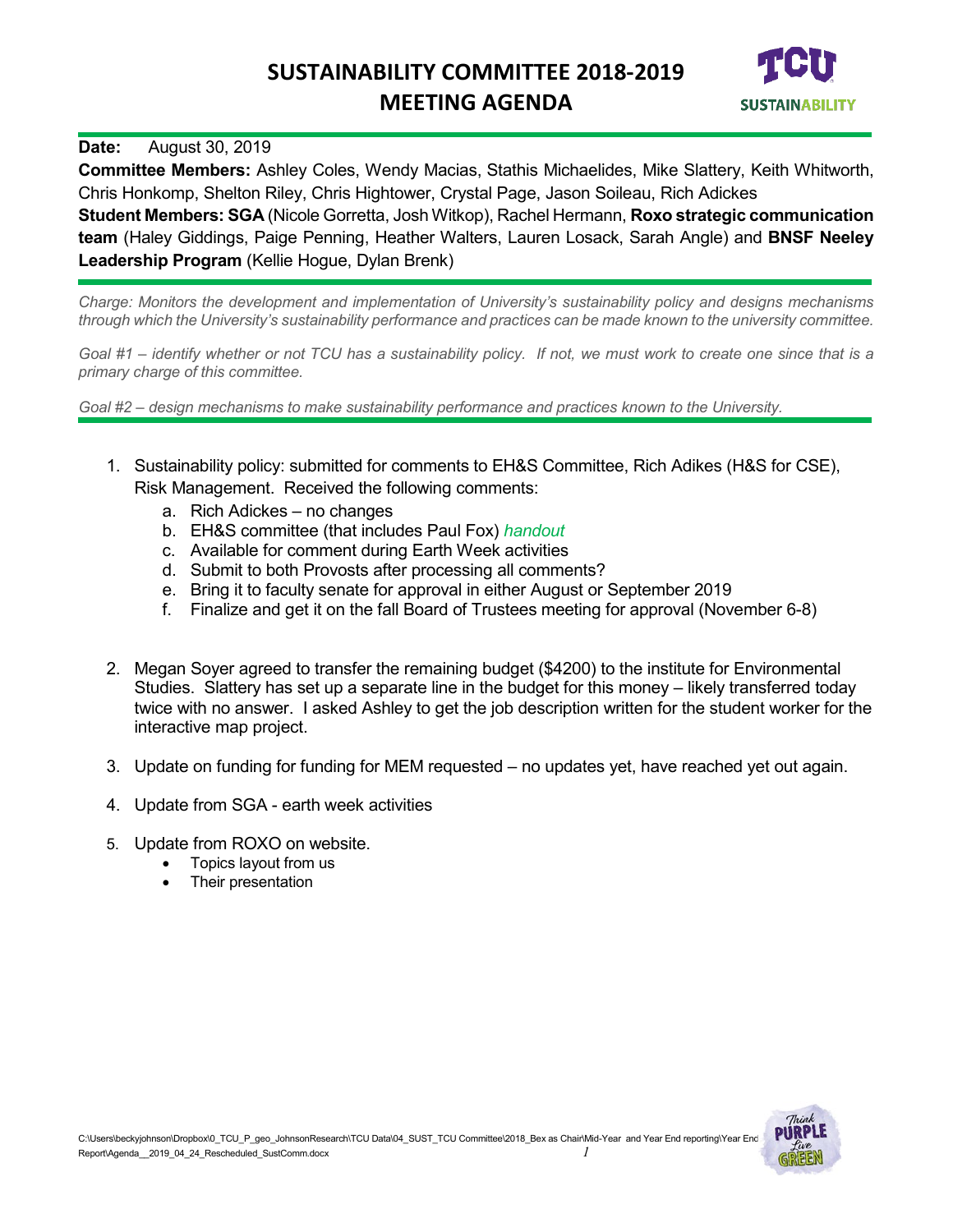**From:** Vanderlinden, Lisa [<l.vanderlinden@tcu.edu>](mailto:l.vanderlinden@tcu.edu)

**Sent:** Friday, April 5, 2019 11:07 AM

To: Johnson, Becky <br/>becky.johnson@tcu.edu>; Fox, Paul [<p.fox@tcu.edu>](mailto:p.fox@tcu.edu); Soileau, Jason [<J.SOILEAU@tcu.edu>](mailto:J.SOILEAU@tcu.edu); Adickes, Richard [<R.ADICKES@tcu.edu>](mailto:R.ADICKES@tcu.edu)

**Cc:** Alexander, Gina [<g.alexander@tcu.edu>](mailto:g.alexander@tcu.edu); Cao, Yvonne [<yvonne.cao@tcu.edu>](mailto:yvonne.cao@tcu.edu); Harvey, Omar [<omar.harvey@tcu.edu>](mailto:omar.harvey@tcu.edu); Barrow, Michele [<MICHELE.BARROW@tcu.edu>](mailto:MICHELE.BARROW@tcu.edu); Chaffee, Stephen [<S.CHAFFEE@tcu.edu>](mailto:S.CHAFFEE@tcu.edu); Hitchcock, Kim [<k.hitchcock@tcu.edu>](mailto:k.hitchcock@tcu.edu); Ignatiev, Victor [<victor.ignatiev@tcu.edu>](mailto:victor.ignatiev@tcu.edu); Mayhew, Susan [<SUSAN.MAYHEW@tcu.edu>](mailto:SUSAN.MAYHEW@tcu.edu); Bisch, Charlee [<CHARLEE.BISCH@tcu.edu>](mailto:CHARLEE.BISCH@tcu.edu); Goldberg, Sarah [<SARAH.GOLDBERG@tcu.edu>](mailto:SARAH.GOLDBERG@tcu.edu) **Subject:** RE: TCU Sustainability Committee requests your input

Dear Becky,

I write on behalf of the Environmental Health and Safety Committee to relay our requested response to the Sustainability Committee's proposed TCU Sustainability Policy (herein referred to as, the policy). We appreciate the work that the Sustainability Committee has put into creating this policy. The EHSC was encouraged by the thought of TCU having such a policy, as this will be an effective tool for fostering greater sustainability efforts and opportunities for our students to model the environmental ethics we hope they have as future leaders. To this end, we hope you will find our feedback useful for refining the policy as your committee moves forward.

Strengths of the policy:

- 1. We appreciate your desire to write a sustainability policy that is flexible enough to meet changing campus needs.
- 2. We found the proposed four "central pillars" of the policy useful in terms of an institutional sustainability agenda. We found it particularly compelling that along with more standard sustainability components, such as academics, campus operations and environmental stewardship, your committee was forwardthinking in including the health and well-being pillar. We think that such an inclusion would allow TCU's sustainability efforts to partner with broader wellbeing/sustainability campaigns such as
	- the Fort Worth Blue Zone Project [\(https://fortworth.bluezonesproject.com/\)](https://fortworth.bluezonesproject.com/) and
	- Healthy People 2030 [\(https://www.healthypeople.gov/2020/About-Healthy-](https://www.healthypeople.gov/2020/About-Healthy-People/Development-Healthy-People-2030)[People/Development-Healthy-People-2030\)](https://www.healthypeople.gov/2020/About-Healthy-People/Development-Healthy-People-2030).
- 3. We appreciated that, like others from our peer Big 12 institutions, the policy contains a concise definition of sustainability.
- 4. It is also significant that the policy made the extra effort to incorporate TCU's mission statement, particularly the connection of TCU's sustainability agenda to global issues, which encourages going beyond our campus and local sustainability efforts.

Suggestions to consider going forward:

- 1. We believe the policy would benefit from the inclusion of a brief description for each of the four central pillars and the foreseen role(s) of each stakeholder in making the implementation of the policy successful. As the pillars currently stand, unarticulated, they lack explanatory power, leaving room for unintended misinterpretation or misuse. In other words, we would like to see more of your vision for this policy, as well as how these pillars are tailored to TCU's uniqueness compared to peer institutions. The format adopted by the University of Texas at Austin for their sustainability policy provides a useful example. Under "D: Implementation Principles" this policy articulates parallel principles to yours, which they then explicate with 4-5 bullet points:<https://policies.utexas.edu/policies/campus-sustainability>
- 2. We believe the policy would benefit from including more concrete information regarding implementation strategies and who will have oversight of the respective target outcomes to ensure accountability and tracking of progress toward your specific goals and targets.

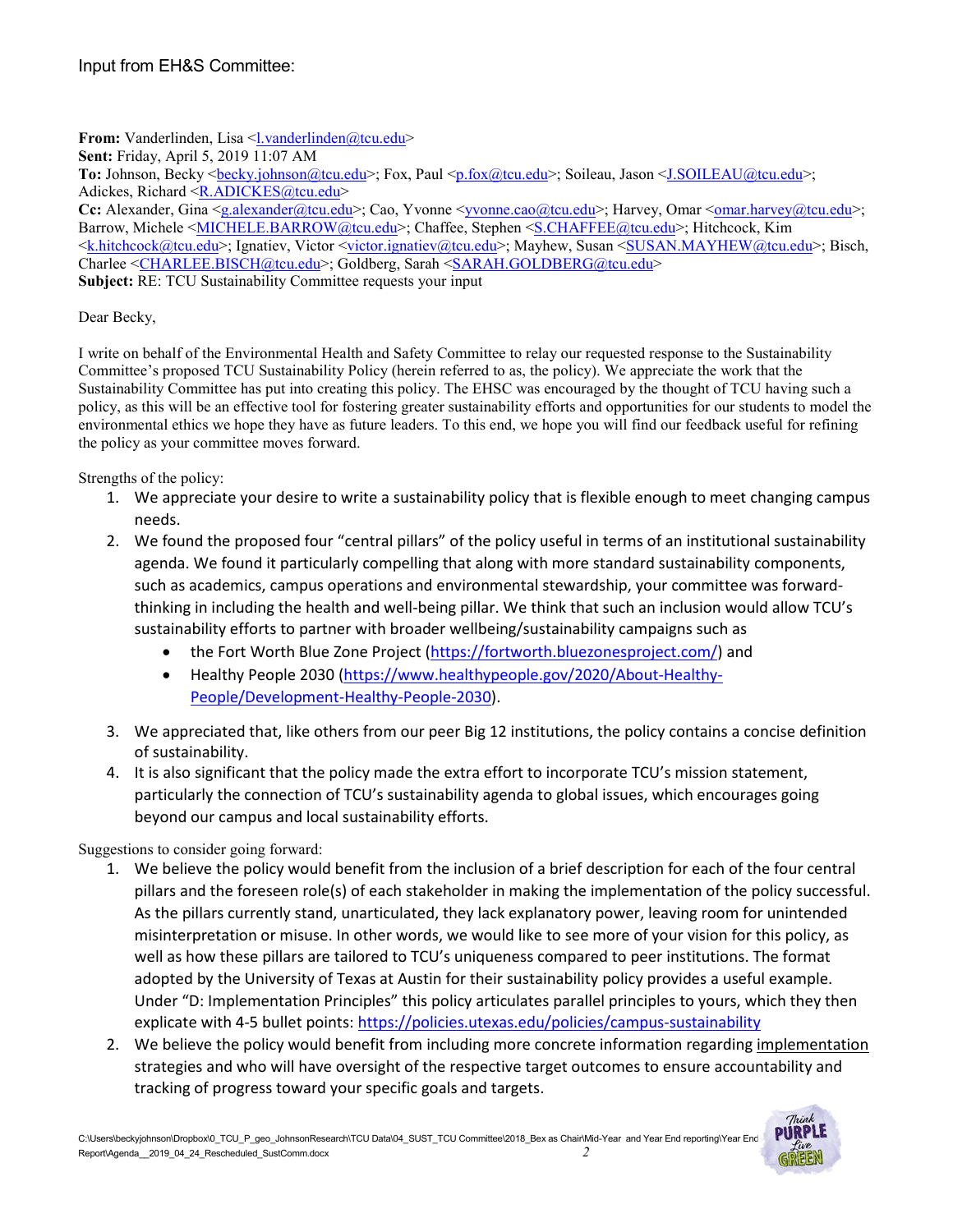- 3. We believe the policy would benefit from the inclusion of more concrete information regarding outreach both on campus and beyond into the larger community. We thought this could be included as a separate "pillar' or be merged with one of the four (as deemed appropriate).
- 4. We believe the direct invocation of students and their role(s)/leadership into the policy would enhance student buy-in/ownership and the long-term likelihood of success.
- 5. We believe the policy would benefit from clear articulation on how each of its four pillars fits into a wider perspective of sustainability needs of the global community.

We appreciate your desire to have a sustainability policy in place by Earth Week later this month. The significance of such a symbolic gesture is not lost on us and we fully support the thought. However, given the time crunch to meet that deadline with ample stakeholder input, the EHSC suggests an alternate strategy where a draft policy is put in place for Earth Week, with efforts made to solicit feedback and comments from stakeholders across the campus community.

We believe this act of transparency and campus engagement would be timely and well-received. Presenting the draft policy to the campus community for comment and feedback will highlight the earnest commitment of the University to take action and be responsive to student, faculty, and staff requests for sustainability across the four pillars identified. Furthermore, you would gain fresh insights into potential goals and targets for consideration, as well as partners or champions willing to work alongside you and/or support your efforts along the way.

Thank you for this opportunity to engage with your valuable sustainability work.

Take care, Lisa and the EHSC members

Lisa K. Vanderlinden Associate Professor of Anthropology Texas Christian University 817 257-5949 [l.vanderlinden@tcu.edu](mailto:l.vanderlinden@tcu.edu)

**From:** Johnson, Becky **Sent:** Friday, April 5, 2019 11:37 AM **To:** Vanderlinden, Lisa <l.vanderlinden@tcu.edu>; Fox, Paul <p.fox@tcu.edu>; Soileau, Jason <J.SOILEAU@tcu.edu>; Adickes, Richard <R.ADICKES@tcu.edu> **Cc:** Alexander, Gina <g.alexander@tcu.edu>; Cao, Yvonne <yvonne.cao@tcu.edu>; Harvey, Omar <omar.harvey@tcu.edu>; Barrow, Michele <MICHELE.BARROW@tcu.edu>; Chaffee, Stephen <S.CHAFFEE@tcu.edu>; Hitchcock, Kim <k.hitchcock@tcu.edu>; Ignatiev, Victor <victor.ignatiev@tcu.edu>; Mayhew, Susan <SUSAN.MAYHEW@tcu.edu>; Bisch, Charlee <CHARLEE.BISCH@tcu.edu>; Goldberg, Sarah <SARAH.GOLDBERG@tcu.edu> **Subject:** RE: TCU Sustainability Committee requests your input

Thank you all so much for your thoughtful consideration and very helpful insights. I would like to clarify one item – the policy being presented at Earth Week activities is a *draft* for which we are seeking student and faculty input. We had hoped to include your feedback prior to presenting a draft during earth week. Perhaps that was not clear in my original request to you.

Originally, we considered holding a town hall to gather feedback, but decided to capitalize on earth week activities with multiple events/opportunities rather than trying to squeeze a single opportunity into an already hectic April schedule. The sustainability committee will begin the process of incorporating all feedback into the next draft of the policy once these activities have concluded.

Thank you again for your time and consideration.

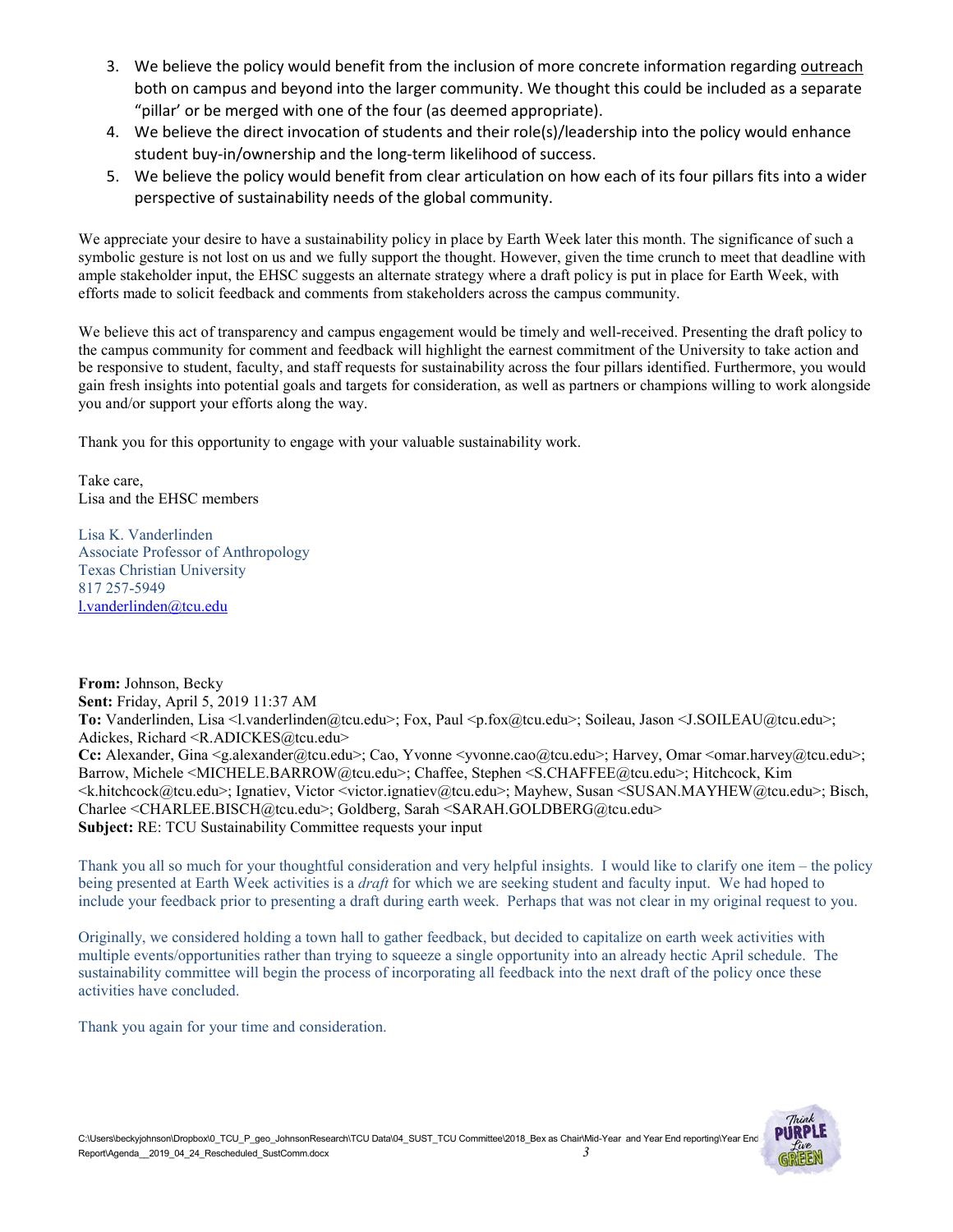

### **Date:** August 30, 2019

**Committee Members:** Ashley Coles, Wendy Macias, Stathis Michaelides, Mike Slattery, Keith Whitworth, Chris Honkomp, Shelton Riley, Chris Hightower, Crystal Page, Jason Soileau, Rich Adickes

**Student Members: SGA** (Nicole Gorretta, Josh Witkop), Rachel Hermann, **Roxo strategic communication team** (Haley Giddings, Paige Penning, Heather Walters, Lauren Losack, Sarah Angle) and **BNSF Neeley Leadership Program** (Kellie Hogue, Dylan Brenk)

*Charge: Monitors the development and implementation of University's sustainability policy and designs mechanisms through which the University's sustainability performance and practices can be made known to the university committee.*

*Goal #1 – identify whether or not TCU has a sustainability policy. If not, we must work to create one since that is a primary charge of this committee.*

- 1. Sustainability policy: Ashley's draft
	- a. Submit to both Provosts after processing all comments?
	- b. Bring it to faculty senate for approval in either August or September 2019
	- c. Finalize and get it on the fall Board of Trustees meeting for approval (November 6-8)
- 2. Website status. Content needed
- 3. Transfer of funds to Institute for Environmental studies should have happened last week. Mike is out this week at a conference.
- 4. Ashley job description written for the student worker for the interactive map project.
- 5. Update from SGA [earth](https://s.surveyplanet.com/iitnosExY) week activities

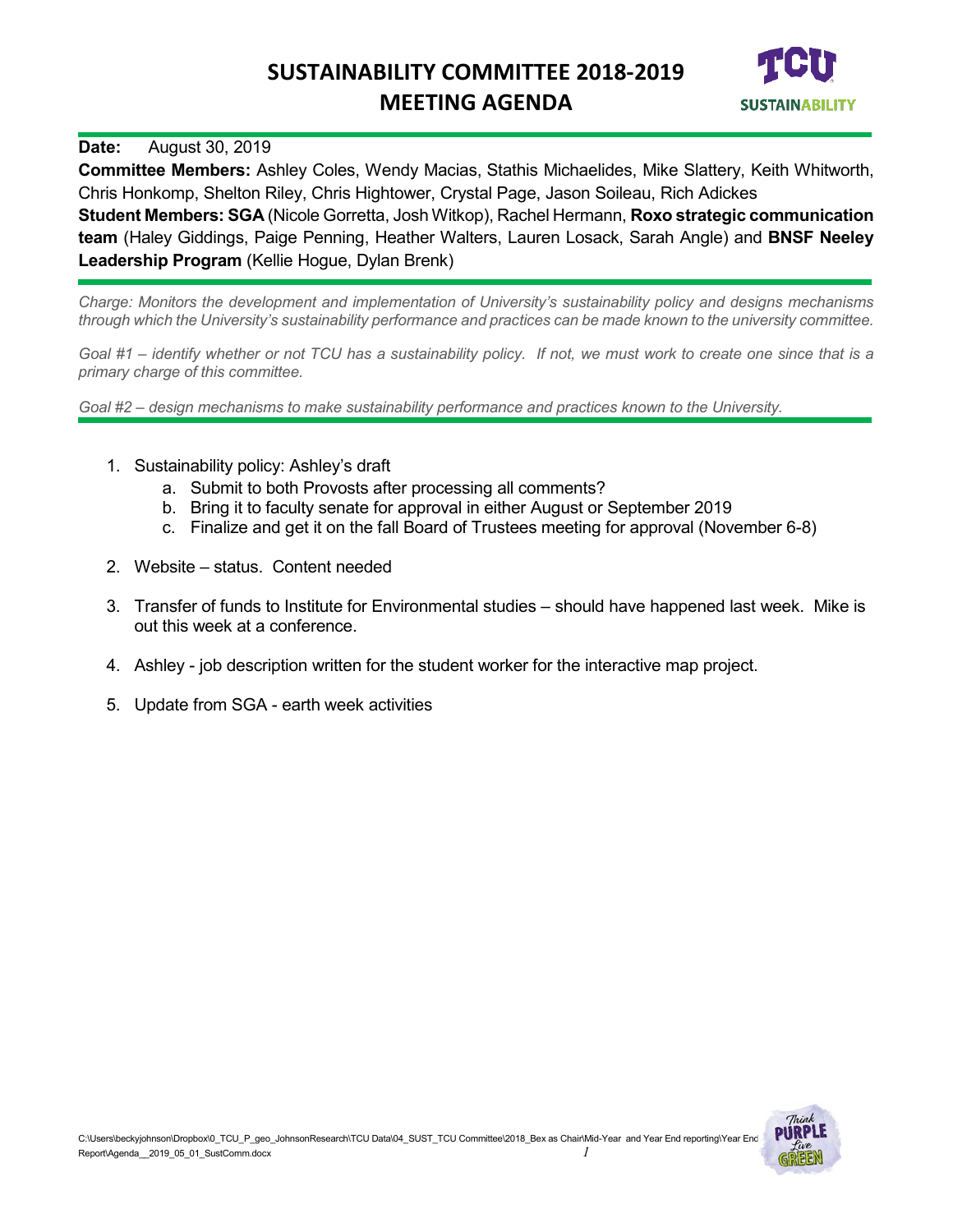**From:** Vanderlinden, Lisa [<l.vanderlinden@tcu.edu>](mailto:l.vanderlinden@tcu.edu)

**Sent:** Friday, April 5, 2019 11:07 AM

To: Johnson, Becky <br/>becky.johnson@tcu.edu>; Fox, Paul [<p.fox@tcu.edu>](mailto:p.fox@tcu.edu); Soileau, Jason [<J.SOILEAU@tcu.edu>](mailto:J.SOILEAU@tcu.edu); Adickes, Richard [<R.ADICKES@tcu.edu>](mailto:R.ADICKES@tcu.edu)

**Cc:** Alexander, Gina [<g.alexander@tcu.edu>](mailto:g.alexander@tcu.edu); Cao, Yvonne [<yvonne.cao@tcu.edu>](mailto:yvonne.cao@tcu.edu); Harvey, Omar [<omar.harvey@tcu.edu>](mailto:omar.harvey@tcu.edu); Barrow, Michele [<MICHELE.BARROW@tcu.edu>](mailto:MICHELE.BARROW@tcu.edu); Chaffee, Stephen [<S.CHAFFEE@tcu.edu>](mailto:S.CHAFFEE@tcu.edu); Hitchcock, Kim [<k.hitchcock@tcu.edu>](mailto:k.hitchcock@tcu.edu); Ignatiev, Victor [<victor.ignatiev@tcu.edu>](mailto:victor.ignatiev@tcu.edu); Mayhew, Susan [<SUSAN.MAYHEW@tcu.edu>](mailto:SUSAN.MAYHEW@tcu.edu); Bisch, Charlee [<CHARLEE.BISCH@tcu.edu>](mailto:CHARLEE.BISCH@tcu.edu); Goldberg, Sarah [<SARAH.GOLDBERG@tcu.edu>](mailto:SARAH.GOLDBERG@tcu.edu) **Subject:** RE: TCU Sustainability Committee requests your input

Dear Becky,

I write on behalf of the Environmental Health and Safety Committee to relay our requested response to the Sustainability Committee's proposed TCU Sustainability Policy (herein referred to as, the policy). We appreciate the work that the Sustainability Committee has put into creating this policy. The EHSC was encouraged by the thought of TCU having such a policy, as this will be an effective tool for fostering greater sustainability efforts and opportunities for our students to model the environmental ethics we hope they have as future leaders. To this end, we hope you will find our feedback useful for refining the policy as your committee moves forward.

Strengths of the policy:

- 1. We appreciate your desire to write a sustainability policy that is flexible enough to meet changing campus needs.
- 2. We found the proposed four "central pillars" of the policy useful in terms of an institutional sustainability agenda. We found it particularly compelling that along with more standard sustainability components, such as academics, campus operations and environmental stewardship, your committee was forwardthinking in including the health and well-being pillar. We think that such an inclusion would allow TCU's sustainability efforts to partner with broader wellbeing/sustainability campaigns such as
	- the Fort Worth Blue Zone Project [\(https://fortworth.bluezonesproject.com/\)](https://fortworth.bluezonesproject.com/) and
	- Healthy People 2030 [\(https://www.healthypeople.gov/2020/About-Healthy-](https://www.healthypeople.gov/2020/About-Healthy-People/Development-Healthy-People-2030)[People/Development-Healthy-People-2030\)](https://www.healthypeople.gov/2020/About-Healthy-People/Development-Healthy-People-2030).
- 3. We appreciated that, like others from our peer Big 12 institutions, the policy contains a concise definition of sustainability.
- 4. It is also significant that the policy made the extra effort to incorporate TCU's mission statement, particularly the connection of TCU's sustainability agenda to global issues, which encourages going beyond our campus and local sustainability efforts.

Suggestions to consider going forward:

- 1. We believe the policy would benefit from the inclusion of a brief description for each of the four central pillars and the foreseen role(s) of each stakeholder in making the implementation of the policy successful. As the pillars currently stand, unarticulated, they lack explanatory power, leaving room for unintended misinterpretation or misuse. In other words, we would like to see more of your vision for this policy, as well as how these pillars are tailored to TCU's uniqueness compared to peer institutions. The format adopted by the University of Texas at Austin for their sustainability policy provides a useful example. Under "D: Implementation Principles" this policy articulates parallel principles to yours, which they then explicate with 4-5 bullet points:<https://policies.utexas.edu/policies/campus-sustainability>
- 2. We believe the policy would benefit from including more concrete information regarding implementation strategies and who will have oversight of the respective target outcomes to ensure accountability and tracking of progress toward your specific goals and targets.